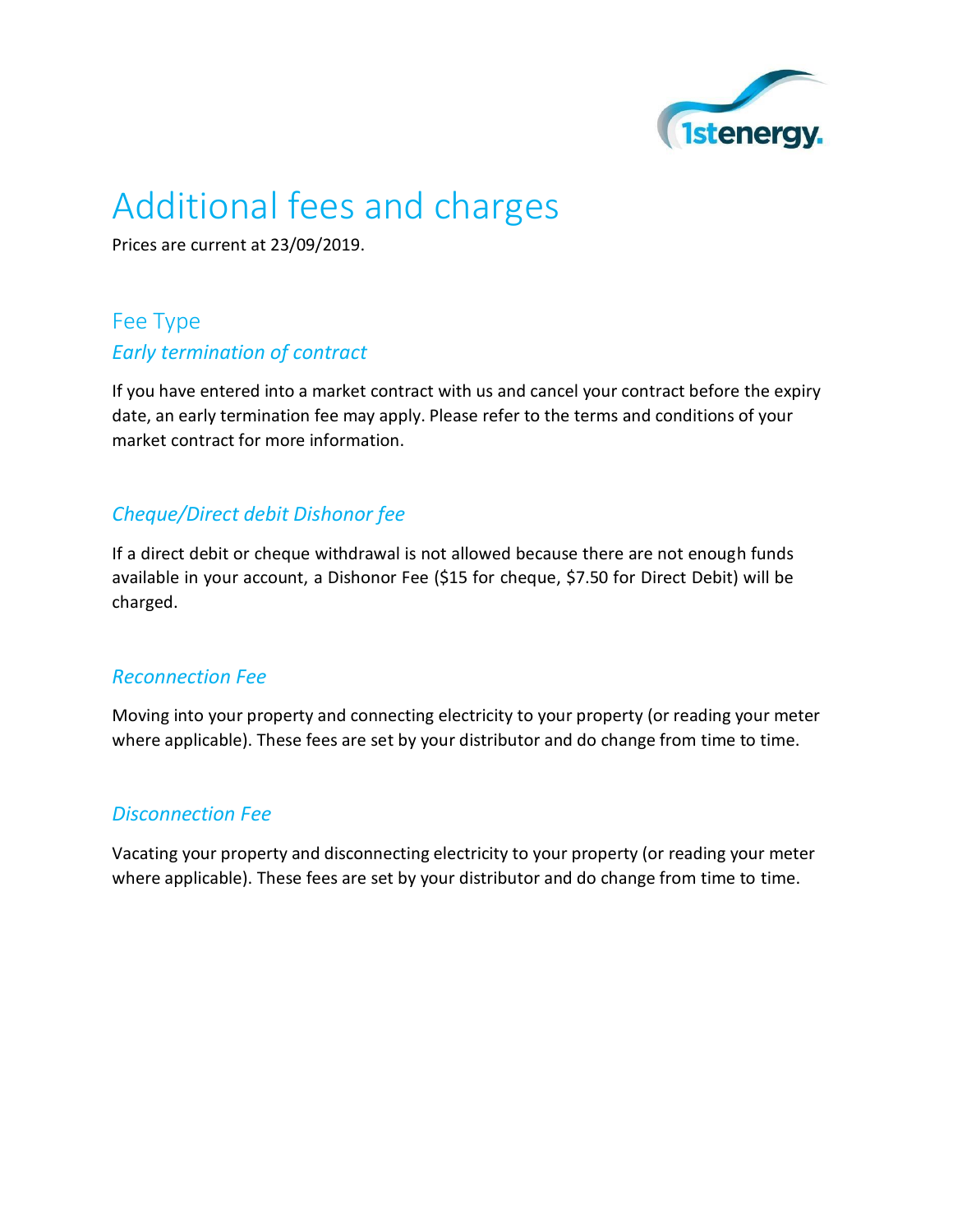

# Victoria Electricity

| Jemena               | Disconnection - Business hours        | \$57.94 <sup>1</sup> |
|----------------------|---------------------------------------|----------------------|
|                      | Remote Disconnection - Business hours | \$10.15 <sup>1</sup> |
|                      | Reconnection - Business hours         | \$37.55 <sup>1</sup> |
|                      | Remote Reconnection - Business hours  | \$10.15 <sup>1</sup> |
| <b>Citipower</b>     | Disconnection - Business hours        | \$37.57 <sup>1</sup> |
|                      | Remote Disconnection - Business hours | \$10.67 <sup>1</sup> |
|                      | Reconnection - Business hours         | \$37.02 <sup>1</sup> |
|                      | Remote Reconnection - Business hours  | \$10.67 <sup>1</sup> |
| <b>Powercor</b>      | Disconnection - Business hours        | \$58.061             |
|                      | Remote Disconnection - Business hours | \$10.72 <sup>1</sup> |
|                      | Reconnection - Business hours         | \$54.62 <sup>1</sup> |
|                      | Remote Reconnection - Business hours  | \$10.72 <sup>1</sup> |
| <b>AusNet</b>        | Disconnection - Business hours        | \$19.53 <sup>1</sup> |
|                      | Remote Disconnection - Business hours | \$6.68 <sup>1</sup>  |
|                      | Reconnection - Business hours         | \$19.53 <sup>1</sup> |
|                      | Remote Reconnection - Business hours  | \$6.68 <sup>1</sup>  |
| <b>United Energy</b> | Disconnection - Business hours        | \$48.29 <sup>1</sup> |
|                      | Remote Disconnection - Business hours | \$10.87 <sup>1</sup> |
|                      | Reconnection – Business hours         | \$48.29 <sup>1</sup> |
|                      | Remote Reconnection - Business hours  | \$10.87 <sup>1</sup> |
|                      |                                       |                      |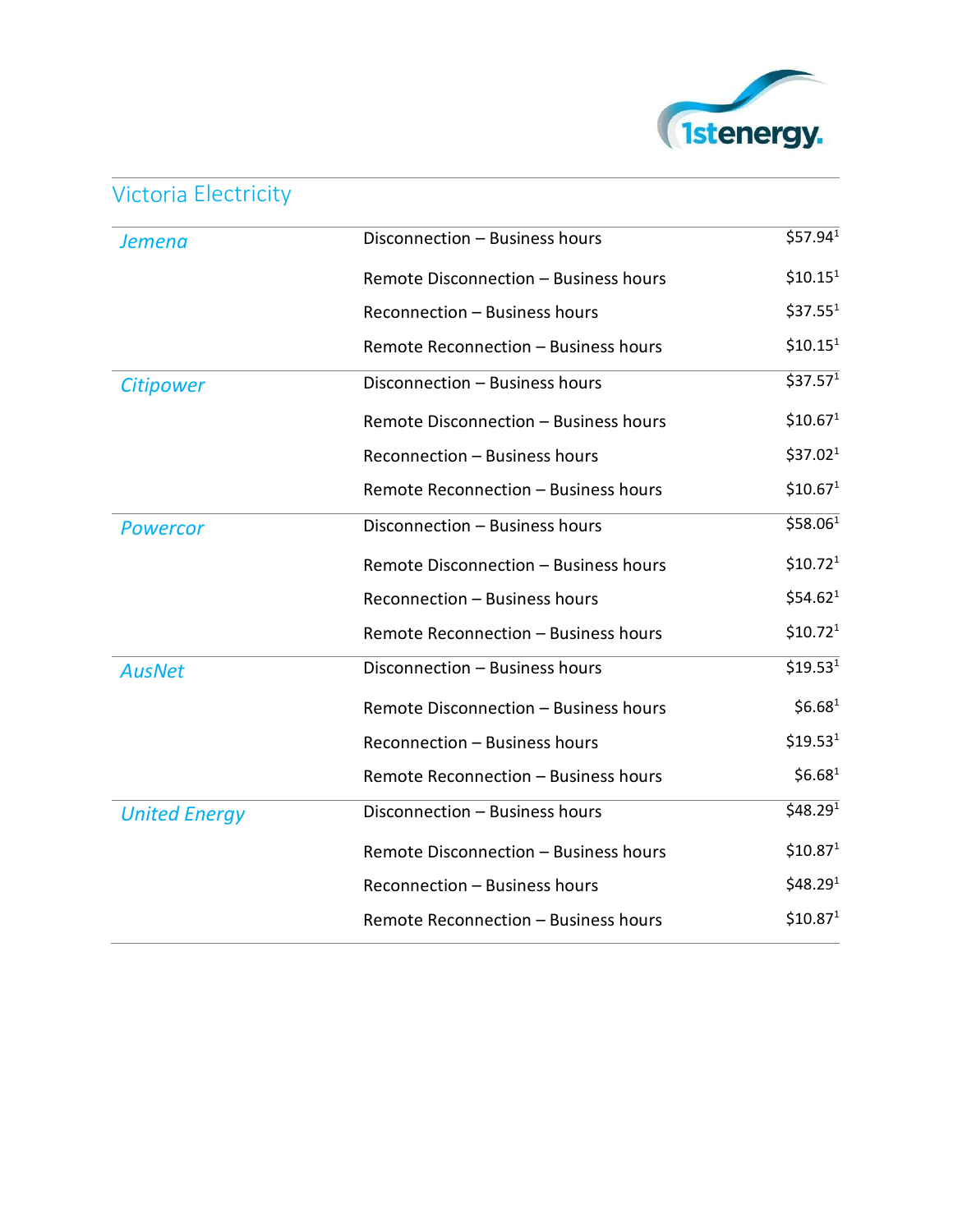

### Victoria Gas

| <b>Australian Gas</b><br><b>Networks</b> | Special meter read, metro     | \$9.20 <sup>1</sup>  |
|------------------------------------------|-------------------------------|----------------------|
|                                          | Special meter read, non-metro | \$12.60 <sup>1</sup> |
| <b>Multinet</b>                          | Special meter read            | \$6.68 <sup>1</sup>  |
| <b>AusNet</b>                            | Special meter read            | 59.24 <sup>1</sup>   |

# New South Wales Electricity

| <b>Ausgrid</b>          | Reconnection - Business hours  | \$11.13 <sup>1</sup> |
|-------------------------|--------------------------------|----------------------|
|                         | Disconnection – Business hours | \$11.13 <sup>1</sup> |
| <b>Endeavour Energy</b> | Reconnection – Business hours  | \$37.80 <sup>1</sup> |
|                         | Disconnection – Business hours | \$37.80 <sup>1</sup> |
| <b>Essential Energy</b> | Reconnection – Business hours  | \$17.54 <sup>1</sup> |
|                         | Disconnection – Business hours | \$17.54 <sup>1</sup> |

| <b>Queensland Electricity</b> |                                |                      |
|-------------------------------|--------------------------------|----------------------|
| <b>Energex</b>                | Reconnection - Business hours  | \$10.53 <sup>1</sup> |
|                               | Disconnection - Business hours | \$10.53 <sup>1</sup> |

| <b>Tasmania Electricity</b> |                                |                      |
|-----------------------------|--------------------------------|----------------------|
| <b>TasNetworks</b>          | Reconnection - Business hours  | \$78.76 <sup>1</sup> |
|                             | Disconnection – Business hours | \$78.761             |